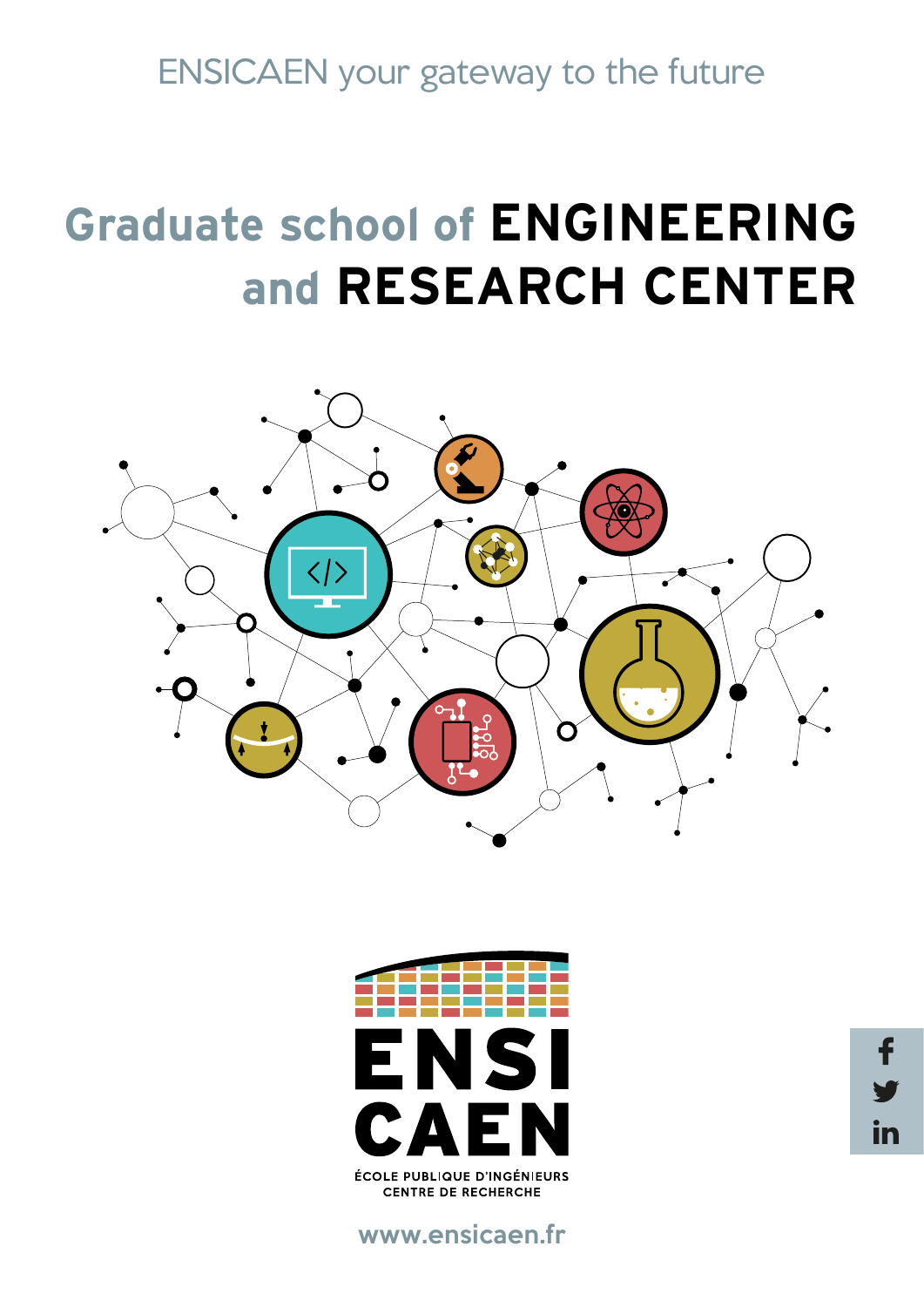

**P.3** ENSICAEN graduate school of engineering and research center

**P.4** Engineering courses and qualifications

**P.5** International admissions

**P.6** Studying abroad

**P.7** Student life in Caen Normandy

### ENSICAEN Research

**Materials science**

- Materials with notable electrical, magnetic or mechanical properties
- Materials designed for optoelectronics
- Laser materials
- Polymers
- Catalysts

### **Chemistry**

- Organic chemistry, asymetric synthesis
- Molecules of interest for therapy and agro-chemistry, radiotracers
- Chemistry for sustainable development & energetic transition
- Spectrochemistry
- FT-IR, NMR and Raman applied to petrochemistry and pollution abatement

### **Physics**

- Nuclear physics
- Hot nuclei, exotic nuclei, energy and technological applications, nuclear imaging
- Ion interaction with solids
- Atoms, molecules, clusters, surfaces, condensed matter, radiation chemistry, radiobiology

### **Electronics, Computer science**

- Information engineering
- Image processing & analysis
- System modelling and control
- Sensors and Instrumentation
- Electronic devices
- Failure analysis
- E-banking and cyber-security
- Industrial cooperation
- A Comprehensive Professional Network



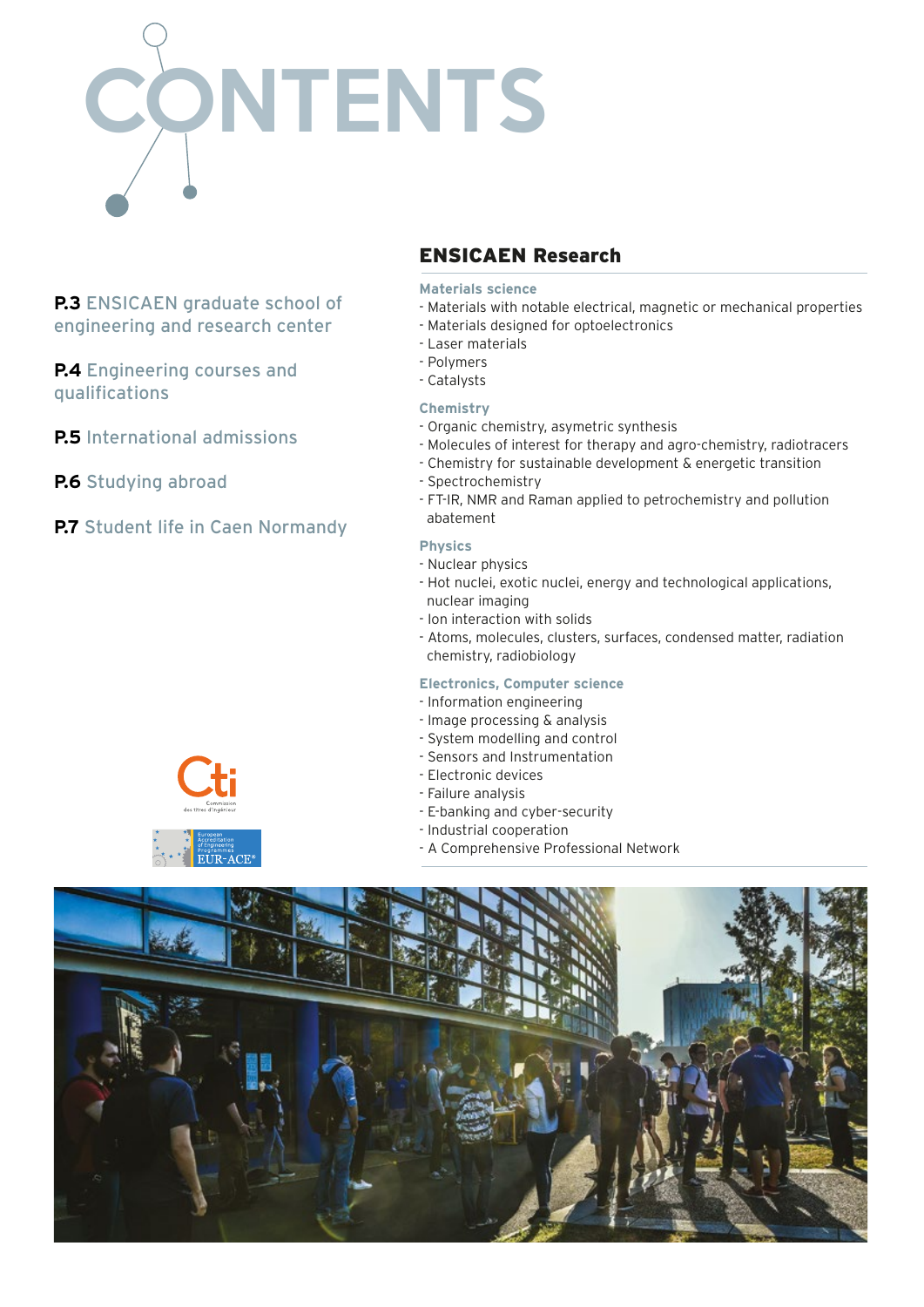### ENSICAEN graduate school of engineering and research center



ENSICAEN - Ecole Nationale Supérieure d'Ingénieurs de Caen - is a national graduate school of engineering with an affiliated research center, established over forty years ago.

ENSICAEN offers high-level education for Master's degreelevel candidates, as well as for company employees, in specialized areas such as nuclear engineering, organic chemistry, biomedical engineering, secure transactions, embedded systems.

We aim to provide advanced knowledge of science and technology whilst also preparing creative leaders for top careers.

Research is one of the school's distinctive features. Ensicaen is host to six mixed-discipline, international research laboratories shared with the University of Caen Normandy and the CNRS (National Center for Scientific Research). ENSICAEN also hosts the Control Research Laboratory (LAC) and the CNRT (National Center for Technological Research).

**CIMAP :** Ions, Materials and Photonics Research Center

**CRISMAT :** Cristallography and Materials Science Laboratory

**GREYC :** Caen Research Group in Digital Sciences

- **LCMT :** Molecular and Thio-Organic Chemistry Research Laboratory
- **LCS :** Catalysis and Spectrochemistry Laboratory
- **LPC :** Laboratory for Particle Physics Research

As a renowned member of the international scientific community, Ensicaen is a place where research and education combine to guarantee high-quality teaching programmes for its students, and providing them with substantial access to technological innovation.

ENSICAEN is located at the heart of "Campus 2", the science campus of Caen. Other laboratories like CYCERON (Neuroscience and medical imaging), GANIL (National heavy ion accelerator) and the University laboratories are located close to our main building. We are also situated near to an industrial technopolis including NXP, Presto Engineering, France Telecom R&D, as well as the University Hospital and one of the region's cancer institutes.

### **Links with industry**

ENSICAEN prepares highly trained engineers in competitive courses with extensive experience of the industrial world. A substantial, dynamic network of partners has developed around the courses.

Our partnerships with leading industrial groups and foreign universities throughout Europe, America and Asia allow our students to keep up to date with state of the art innovative technologies.

ENSICAEN's industrial activities :

- improve employment and internship opportunities for its students
- promote key ENSICAEN technology transfer
- create a broad network of scientific experts
- encourage and develop innovation
- provide technological advice
- promote industrial partners' clubs in cyber-security, energy, instrumentation
- offer adult education

### **Research & Development : Facts and figures**

#### 650 staff

ENSICAEN and University of Caen professors , CNRS and CEA researchers, engineers, technicians and administrative staff, as well as PhD students

22 patents obtained in the last 5 years

350 scientific publications every year

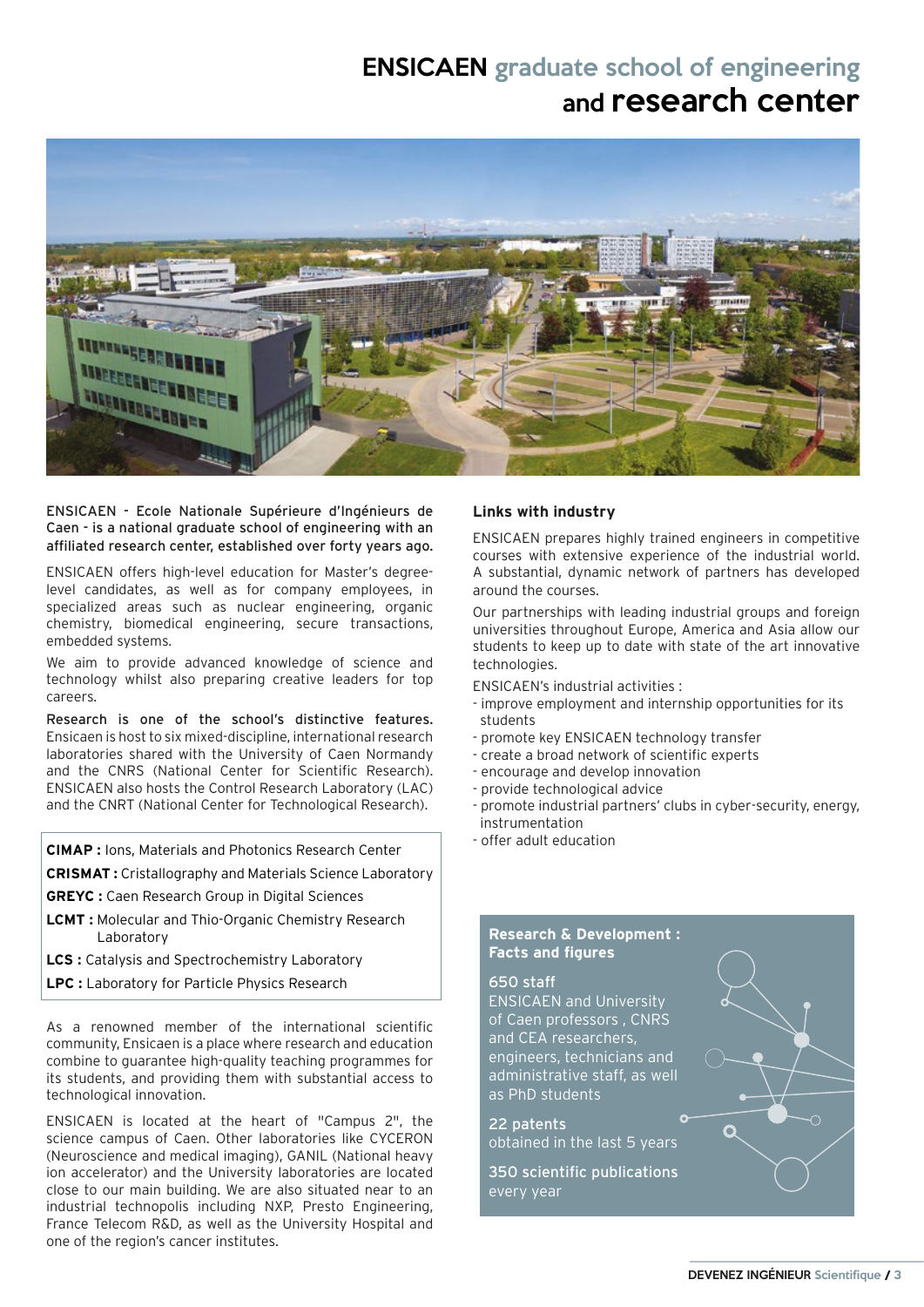# Engineering courses and QUALIFICATIONS

ENSICAEN is a public institution, authorized to award the ENSICAEN Graduate Diploma of Engineering (equivalent to a Master's degree) which is acknowledged by the French National Engineering Accreditation Commission (CTI).

In addition to the scientific content of the course, lectures in complementary subjects such as marketing and management provide students with a useful overview of an engineer's working life. Students also have the opportunity to discover a variety of different languages : English, German, Spanish, Portuguese, Japanese, Chinese and, of course, French (as a foreign language, for international students).

The school is divided into 5 departments, each leading to one of 7 engineering diplomas, including 3 by apprenticeship. The apprenticeship courses are unfortunately not presently accessible to overseas students.

### **The Science Departments in detail**

#### **Electronics & Applied Physics**

The training provided at ENSICAEN prepares students to become R&D engineers capable of providing innovative and effective practical solutions.

Students reinforce and apply their knowledge of fundamental mathematics, physics, measurement and signal processing in order to design electronic systems including sensors, electronic signal conditioning, digital processing and data transmission.

Students choose to specialize in one of the following three options :

- Nuclear engineering,
- Advanced instrumentation,
- Signal, automatic control, telecommunications & embedded systems.



#### **Computer Science**

Our course aims to provide future computer engineers with a solid grounding in software architecture.

The core training is based on technical knowledge (programming paradigms, algorithms, software engineering and computer modelling), practical know-how (software development, data modelling, systems security and systems interaction) and the essential "soft" skills necessary for any well-rounded engineer (team work, project management, public speaking).

Students choose to specialize in one of the following two options : - Digital imaging, sound processing and machine learning,

- E-banking and cyber-security.

#### **Materials Science & Chemistry**



Students following this course become "green" engineers with deep knowledge of organic chemistry or petrochemicals, as well as being highly skilled in the development and application of new structural materials or materials for energy.

They are thus capable of providing practical solutions to the challenges confronting us in the 21st century, notably those concerning energy (production and storage, as well as biofuels), sustainable development (green chemistry, carbon footprints) or population health issues (new therapeutic drugs).

- Students choose to specialize in one of the following two options : - Analytical chemistry and organic synthesis, petrochemicals
- and oil refining,
- Materials for energy, structural materials, green chemistry.

## Employment of our GRADUATE ENGINEERS

**Graduates from ENSICAEN find a wide range of job opportunities, either in business or in academic research, in branches such as aeronautics, electronics, the railway and** 

**automotive industry, the nuclear industry, pharmaceuticals, cosmetics, petrochemistry and the chemical industry and cyber-security…**

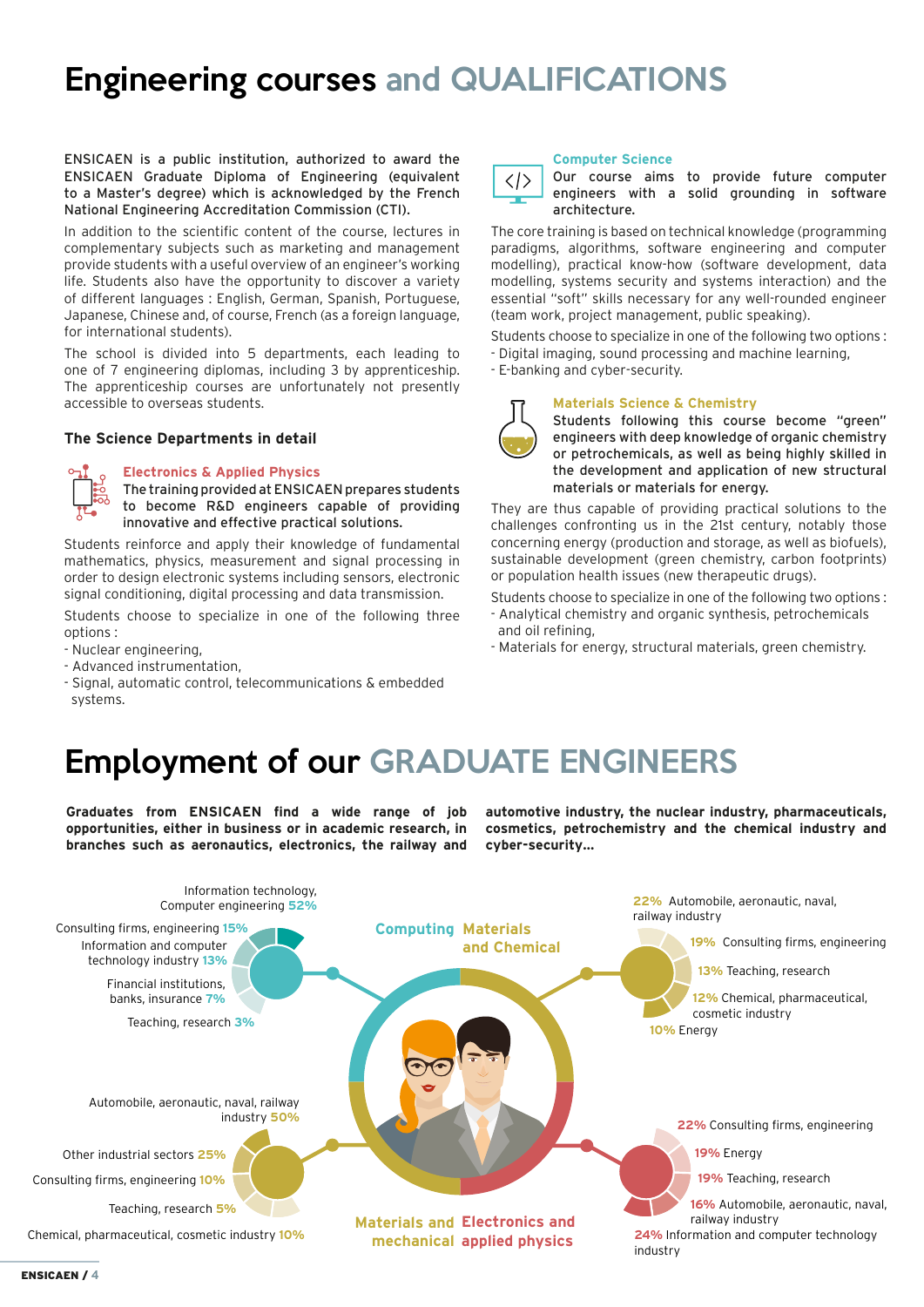### Research Master's and specialized Master's DIPLOMAS

#### Students in their final year of a Master's degree can also obtain Research Master's diplomas (in conjunction with the University of Caen Normandy).

- **Electronics and Physics specializations :** - Nuclear, Atomic and Collision physics - Electronics, electrical energy and automatics
- **Computer Science specialization :**
- E-banking and cyber-security

### **Chemistry specializations :**

- Materials, Nanoscience and Energy
- Organic chemistry ; environmental catalysis and sustainable development

A non-scientific Master's diploma course is also available in Management and Business Administration.



**Our courses in detail :** livretpedagogique.ensicaen.fr/pages/index.php



Two specialized Master's diplomas (Mastère Spécialisé®) are offered by ENSICAEN :

- Image Analysis & Processing, Video & Machine learning,

- E-banking and Secure Transactions.

These one-year courses, following the Master's degree, include taught theory, personal research in a business environment, and the presentation of a professional thesis.

### International ADMISSIONS

We want to make the international admissions process as smooth as possible for students applying to ENSICAEN from outside France, particularly those nominated by our partner institutions.

If you are an international student looking to study at ENSICAEN, there are several ways in which you can join us :

As an **exchange student**, as part of your qualification at another higher education establishment, for a minimum of one semester, with credit transfer.

As a **double degree student**, in order to obtain the ENSICAEN Engineering diploma (entry to the second year of our course, equivalent to the 1st year of a taught Master's degree), as well as the qualification from your home university. The student undertakes 3 academic semesters at ENSICAEN and a 6-month professional internship in industry.

As a **fully enrolled ENSICAEN student**, in order to obtain the ENSICAEN Engineering diploma (initial entry at final-year Bachelor's degree level, either based on academic records & interview OR after selection via the "CCP" Concours Communs Polytechniques). The engineering diploma is then awarded after three years of successful full-time study.

### French engineering STUDIES : 5 years

|   | <b>Baccalauréat</b>                   |
|---|---------------------------------------|
|   | Preparatory classes                   |
| Θ | Preparatory classes                   |
|   | <b>Engineering schools</b>            |
| ø | <b>Engineering schools</b>            |
| Б | <b>Engineering schools</b>            |
|   | Graduate<br><b>Engineering Degree</b> |
|   |                                       |

### **The french engineering education system includes 2 steps :**

2 **years** in preparatory classes in selected high schools where students prepare the national competitive exams for admission to the 1st year of engineering school (level : Baccalaureat +2 years).

3 **years** in Engineering institutes to obtain the engineering diploma.

- The first year is equivalent to a Bachelor degree. - The engineering diploma or Master is prepared during the last two years.

Possible direct admission to the 4th year after the baccalauréat for selected students of Universities after their undergraduate studies in Science.

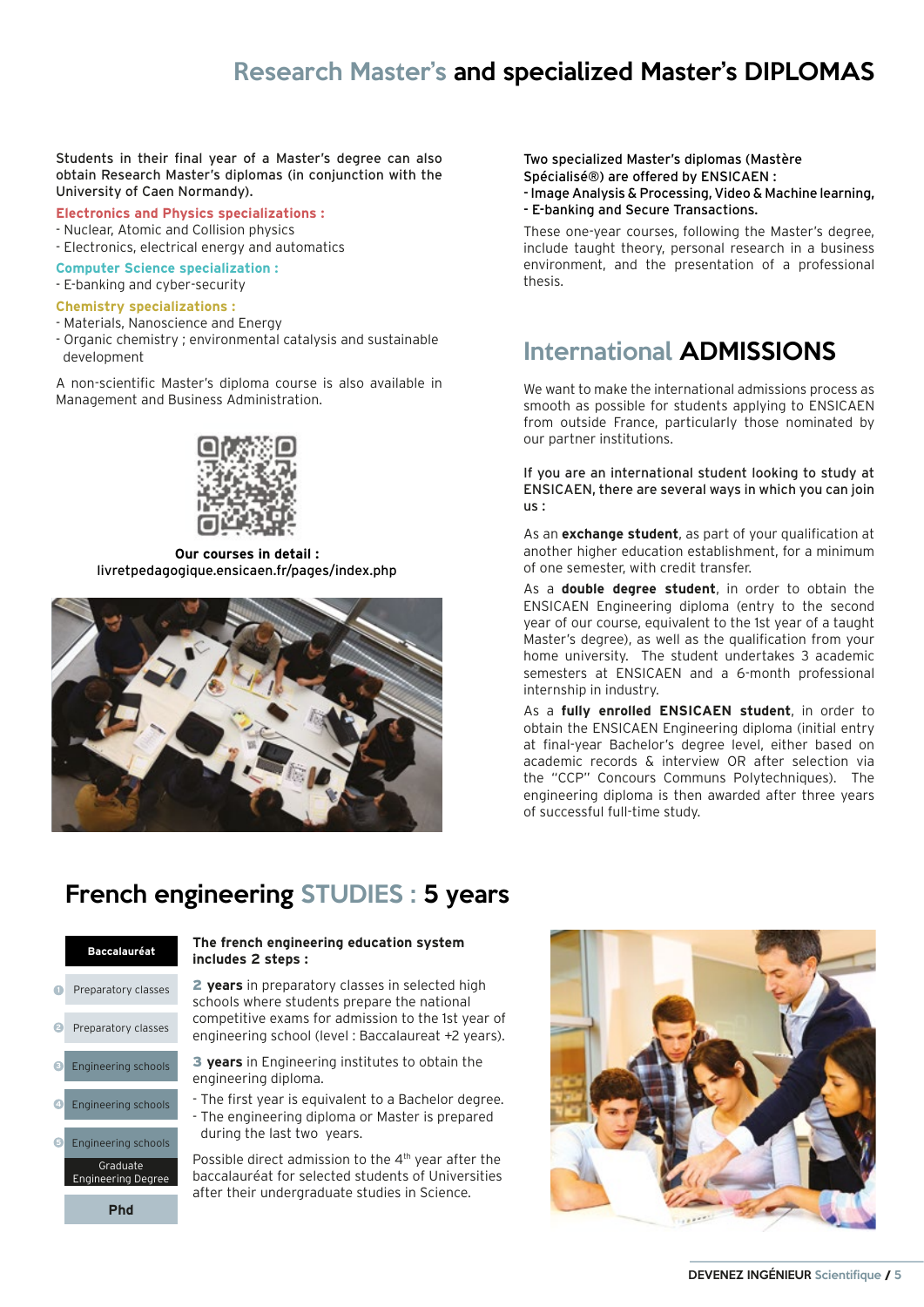# Studying ABROAD

### Studying abroad may be one of the most beneficial experiences any student can enjoy.

International experience not only provides the opportunity to improve language skills and cultural awareness, it can also help students gain a new perspective on their chosen subject area and higher education in general. Time spent abroad brings personal development and maturity, and more specifically, open-mindedness, flexibility and resourcefulness.

These are all qualities required to build a career in a worldwide industrial context, so mobility is an integral part of the engineering course at ENSICAEN. To this end, our courses include lessons in English and in at least one more foreign language (French as a foreign language in the case of foreign students).

ENSICAEN helps students in their mobility project by developing a wide network of foreign partner institutions and by participating in International and European exchange programmes (ERASMUS+, PEE-BCI, BRAFITEC, MEXFITEC, ARFITEC). ENSICAEN is also a member of Campus France (www.campusfrance.org).

**70 agreements** for study exchange with foreign universities in over **20 countries.**

**9 double diplomas** available.

Final year lectures are taught in English from September to February (one semester = 30 ECTS).

### ENSICAEN overseas partners



### FEEDBACK from our students

#### **David ATLAN Internship in United States, semester in China**

After two years of "classe préparatoire" in Paris, I chose to join ENSICAEN for its expertise in Electronics and Applied Physics. In addition to its particularly interesting teaching programs, I discovered within ENSICAEN a wide range of opportunities to study abroad.

Indeed, after an internship at the laboratory in UC Berkeley, California, I had the possibility to follow a fabulous student exchange program at Huazhong University of Science and Technology (HUST), in China. I greatly appreciated these stays, for the quality of education in Caen, for the warm welcome that I received abroad, for the people that I met, but especially for the variety of experience that I acquired throughout these three years.

### **Ricardo BARBEDO**

### **Double degree program with UnB – Brasilia, Brazil**

I chose to study at ENSICAEN after learning about the double degree program that it has with my university in Brazil. Looking back, this was a choice that changed my life.

I studied at ENSICAEN for the final two years of the Electronics Engineering course. In this period, I learned a lot with the school's hands-on classes and with its close contact with industry. It was thanks to this proximity to the business world and the long internship period that I found my first job at a big semiconductor company.

To summarize, I recommend ENSICAEN wholeheartedly if you are an international student looking for a new experience. Having a double qualification from two different countries opened up many opportunities across two continents. Nevertheless, even without that, the personal development that comes from experiencing new environments makes everything worthwhile.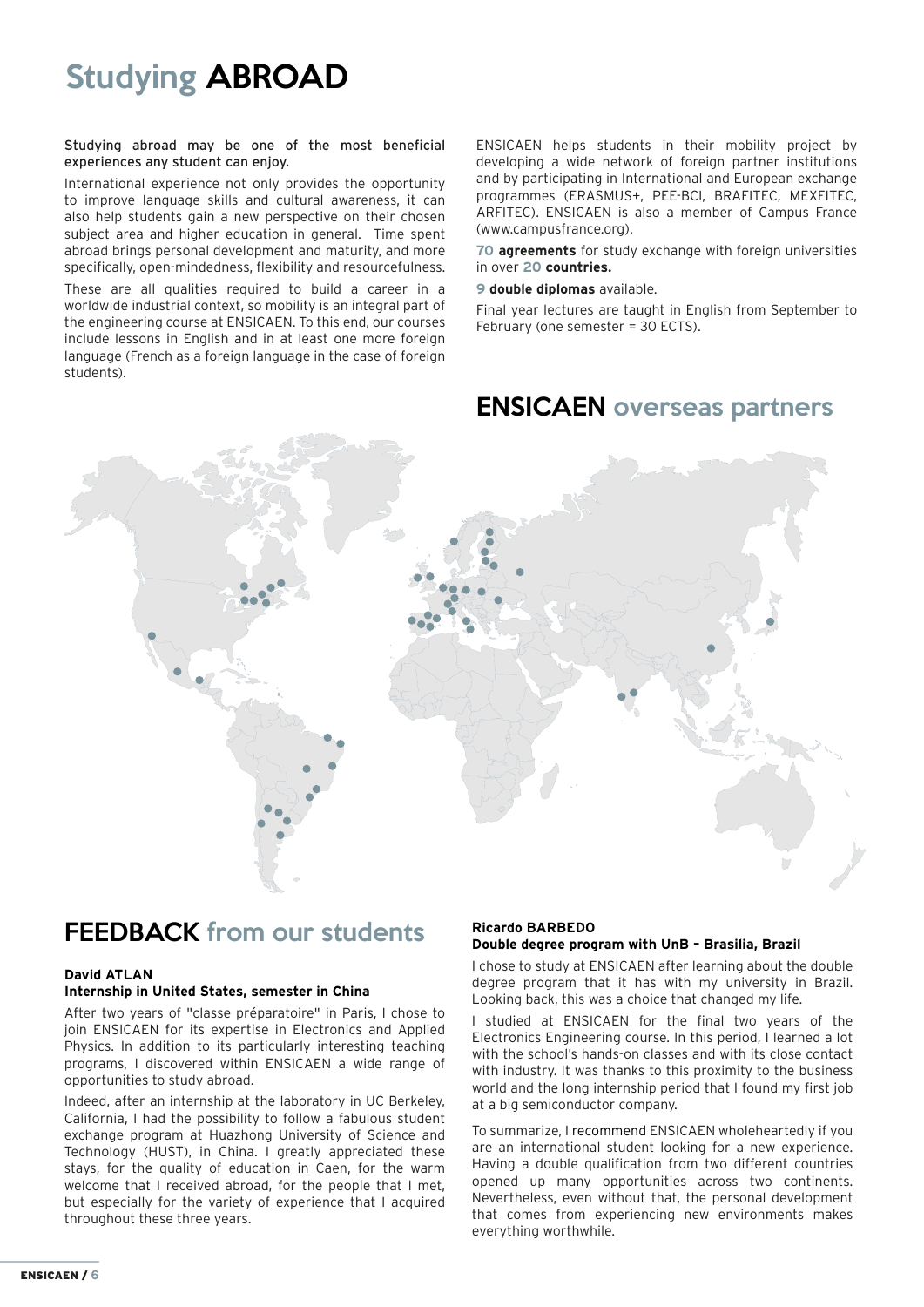# Student life in CAEN NORMANDY

### **Caen, in Normandy**

Traditionally known for its history and culture, Caen is an attractive place to study, located between land and sea and only 2 hours from Paris. At the heart of a metropolitan area of over 300000 inhabitants (Caen and its surrounding area) including 30000 students, Caen is close to many major historical and cultural sites including the D-Day landing beaches, the Memorial for Peace and the Mont-St-Michel.

Caen is an attractive city for all kinds of sporting activities (on land and on water), its art galleries and historical museums, as well as music festivals. The area also offers :

- theaters, concert halls, cinemas, shopping centers,
- a football stadium, home to the Caen national League 1 team.

Caen is a city of innovation and challenge, committed to the hightech industry and offering higher education and research in all the major subject areas.









### **Student life**

At ENSICAEN, we encourage students to enjoy fully all aspects of student life, including active participation in one of the 50 clubs and groups. Thursday afternoons are set aside for extra-curricular pursuits, and with activities to suit everybody's interests, you're sure to find something that's right for you : sports clubs, humanitarian action groups, science clubs, business clubs, drama and arts groups, and much more.

Taking part in any of these activities can boost your personal and professional development, as well as broadening your horizons through trying something new. Enrich your teamwork and leadership experiences, and you may even want to take the opportunity of assuming an organizational role, taking responsibility for a club or group.

ENSICAEN is located at the heart of "Campus 2" where you can find university restaurants and accommodation, as well as many other institutions : the Science Faculty of the University of Caen and the ESITC Caen (Graduate school for civil engineering). "Campus 2" is also connected to the city center and the train station by an extensive tram and bus network.



### **Useful links**

### **Laboratories**

cimap.ensicaen.fr crismat.ensicaen.fr greyc.fr lcs.ensicaen.fr lcmt.ensicaen.fr lpc-caen.in2p3.fr

ensicaen.fr/international/

**Our courses in detail :** livretpedagogique.ensicaen.fr/pages/index.php